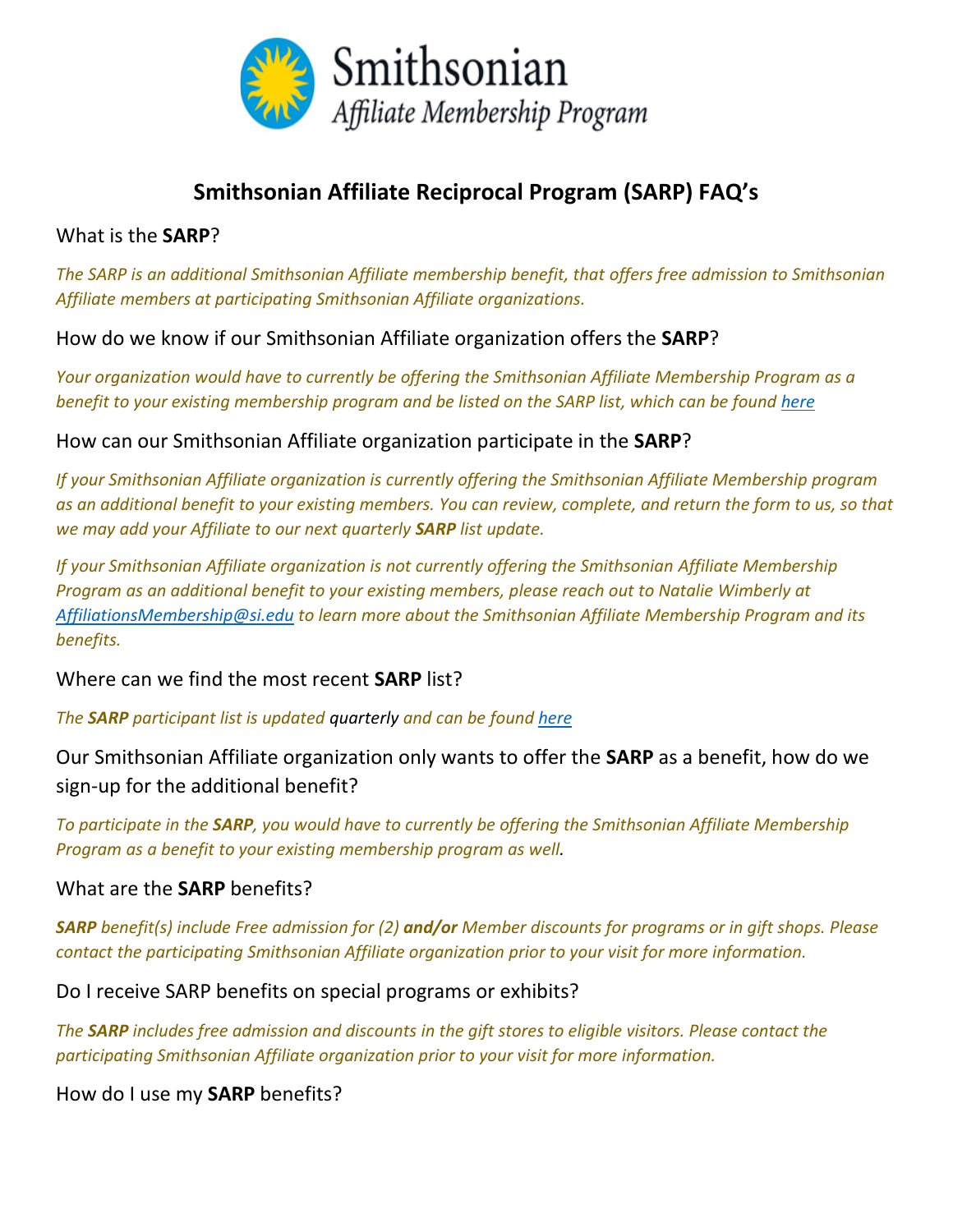

*Prior to visiting a participating Smithsonian Affiliate, please ensure the following:*

- 1. Make sure the Smithsonian Affiliate is a participating organization and is listed on the **SARP** list found *[here](https://affiliations.si.edu/affiliate-benefits/membership/affiliate-reciprocal-membership/)*
- *2. Have your photo ID and Smithsonian Affiliate \*co-branded membership card to present to Admissions staff at the participating Smithsonian Affiliate organization.*

## What does the Smithsonian Affiliate *co-branded membership card* look like?

*Here is a sample of the co-branded membership card. It has 4 identifiable pieces of information.* 



*\*Please note: The expiration date will not coincide with the expiration date of their Affiliate organizational Membership. This date is one-year from the time of Smithsonian Magazine processing.*

# I have a Smithsonian Affiliate Member who has not received their *co-branded membership card*.

*To have the card re-issued, the Smithsonian Affiliate Member would need to contact the membership department of the Affiliate organization they joined, Smithsonian Affiliations does not issue or administer membership cards.* 

I have a Smithsonian Affiliate Member who doesn't have their *co-branded membership card*, should we allow admission?

*Participating SARP organizations are not required to grant benefits to visitors who forget their cards. There is no universal database with SARP member data and expiration dates for admission staff to reference. The decision will be left to the participating Smithsonian Affiliate organization to allow/disallow admission.*